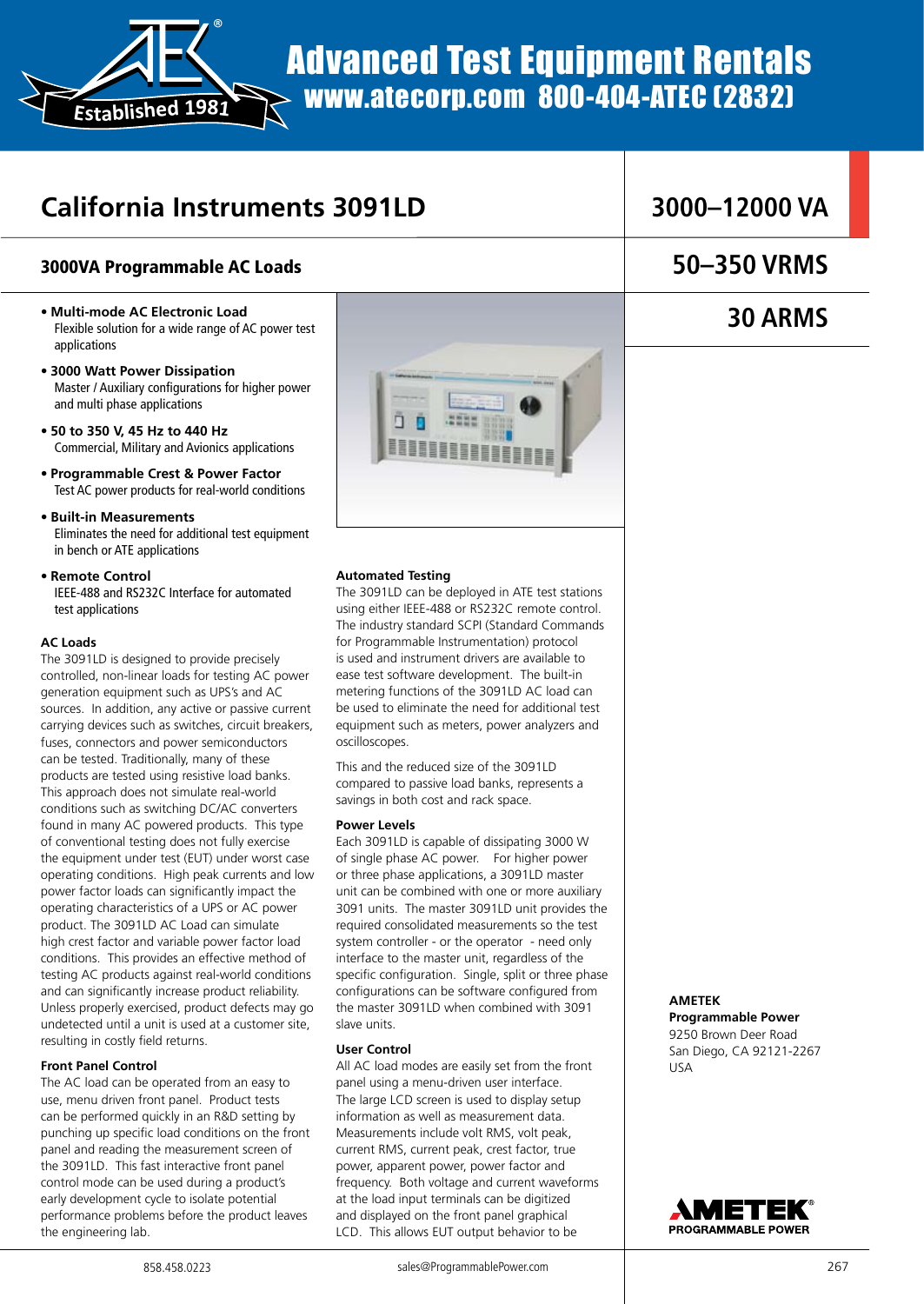analyzed quickly without the need to hook up additional test equipment. A Windows graphical user interface (GUI) is provided to expand the measurement and display capabilities of the 3091LD. The GUI can be used to save and print test results for report purposes.

#### **Crest Factor and Power Factor control**

When operating in constant current or constant power mode, the 3091LD supports crest factor control by narrowing the conduction angle of the current waveform in order to match the requested crest factor. Thus, the peak current is increased while retaining the RMS current level. While the apparent power remains constant, the true power decreases. This results in a reduced true power factor. Consequently, as crest factor is increased, the true power factor automatically decreases. The load further controls power factor by shifting the current with respect to the input voltage (displacement power factor). Both leading and lagging power factor control is available. A phase shift of the current is only possible if the crest factor is higher than 1.414. Thus, crest factor and power factor control ranges are coupled as shown in the graph to the right.

#### **Front Panel**

The large LCD screen is used to display setup information as well as measurement data.

The 3091LD can be used to emulate a wide variety of AC load conditions to support real-world testing and evaluation of UPS and AC source products. Specifically, the following modes can be selected:

| Mode                   |                | <b>Description</b>                                                                                                                                                                                                                                                                                                   |
|------------------------|----------------|----------------------------------------------------------------------------------------------------------------------------------------------------------------------------------------------------------------------------------------------------------------------------------------------------------------------|
| Constant<br>Power      | CP             | This mode effectively emulates constant<br>power loads such as switching power<br>supplies                                                                                                                                                                                                                           |
| Constant<br>Resistance | C <sub>R</sub> | Emulates a conventional resistive load or<br>power resistor. A programmable range<br>from 2.5 Ohms to 1000 Ohms covers a<br>wide range of applications. This mode<br>can be used to replace conventional<br>resistive load banks                                                                                     |
| Constant<br>Current    | CC             | Provides a constant current load. This<br>mode may be used to simulate both linear<br>(resistive) and non-linear (active loads for<br>voltage regulation testing.                                                                                                                                                    |
| Constant<br>Voltage    | <b>CV</b>      | This mode emulates a shunt regulator<br>load and may be used to test current<br>source products.                                                                                                                                                                                                                     |
| Short<br>circuit       | $\varsigma$ C  | Test the short circuit protection mode of<br>the EUT by providing a short condition.<br>The 3001LD can handle surge currents<br>of up to 300 Amps for up to 50 msec and<br>sustained currents of 30 Amps in this<br>mode of operation. The low voltage<br>cut-off of the load can be programmed<br>from 50 Volts up. |

Measurements include volt RMS, volt peak, current RMS, current peak, crest factor, true power, apparent power, power factor and frequency. Both voltage and current waveforms at the load input terminals can be digitized and displayed on the front panel graphical LCD. This allows EUT output behavior to be analyzed quickly without the need to hook up additional test equipment. A Windows graphical user interface (GUI) is provided to expand the measurement and display capabilities of the 3091LD. The ICS can be used to save and print test results for report purposes.

#### **Power & Crest Factor Control Range**



#### **Load Power Rating curve for 3091LD**



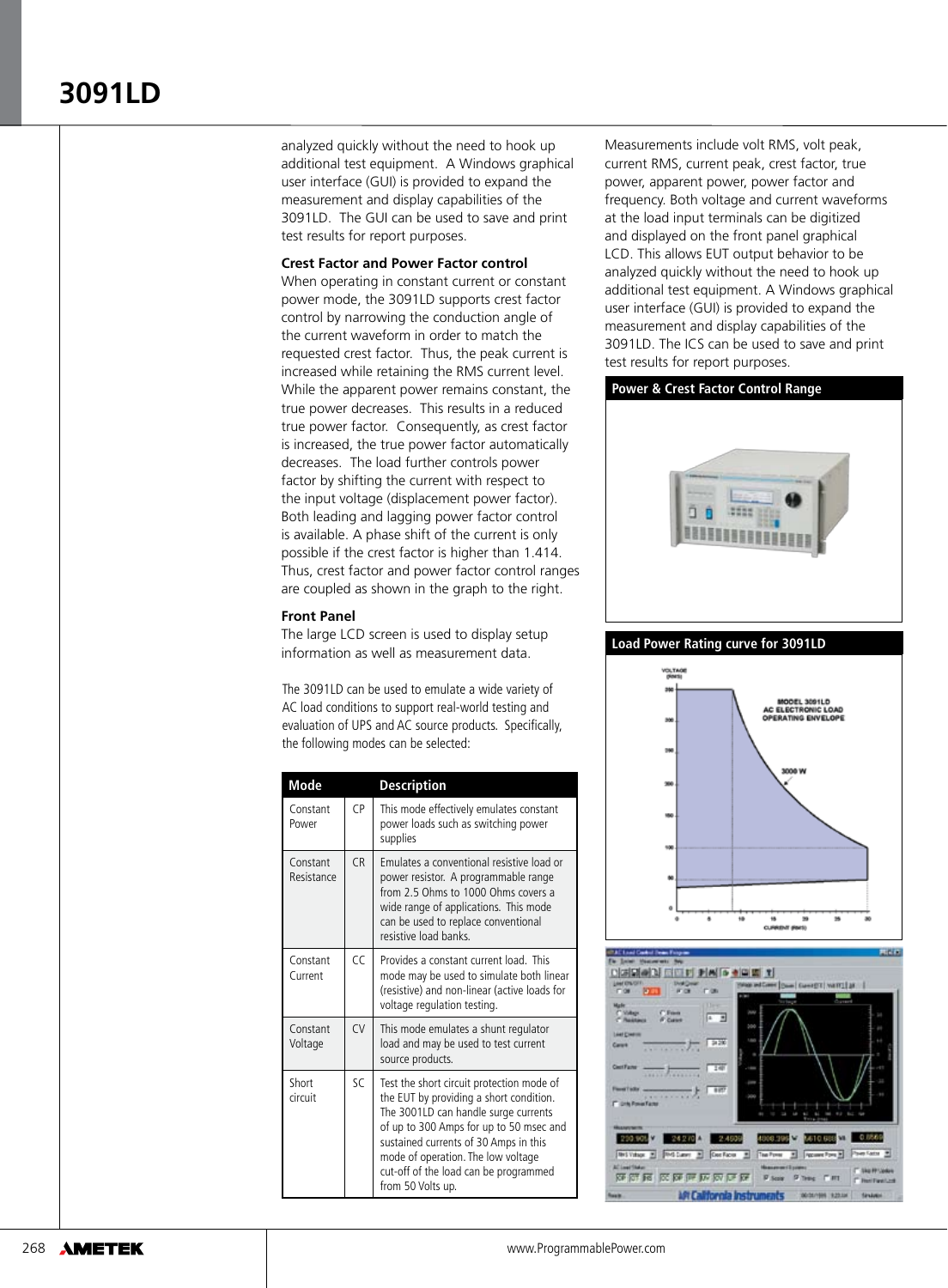## **3091LD : Specifications**

### **3000–12000 VA**

| <b>Ratings</b>                   |                                                                                                                                          |  |
|----------------------------------|------------------------------------------------------------------------------------------------------------------------------------------|--|
| Power                            | 3000 W @ 0-37° C; 2400 W @ 38-50° C                                                                                                      |  |
| Current                          | 30 ARMS                                                                                                                                  |  |
| Voltage                          | 50 to 350 VRMS                                                                                                                           |  |
| Frequency                        | 45 to 440 Hz                                                                                                                             |  |
| Max. Peak Power                  | 13 kW (up to 20% duty cycle)                                                                                                             |  |
| Max. Peak/Surge Current          | 90 APEAK Surge: 300 APEAK for 50 ms                                                                                                      |  |
| Max. Peak Voltage                | 500 VPEAK                                                                                                                                |  |
| <b>Operating Modes</b>           |                                                                                                                                          |  |
| <b>Constant Current</b>          | Range: 0 to 30 ARMS; Accuracy: 0.2 % of full scale; Resolution: 0.05 % of full scale; Min. Set Current: Voltage / Maximum Set Resistance |  |
| Constant Voltage                 | Range: 50 to 350 VRMS; Accuracy: 0.2 % of full scale; Resolution: 0.05 % of full scale                                                   |  |
| Constant Resistance              | Range: 2.5 to 100 Ohms, 100 to 1000 Ohms; Accuracy: 1% FS, 5% FS; Resolution: 0.05 % FS; Max. Set Resistance: 1 / (Freq.*1.3e-5)         |  |
| Constant Power                   | Range: 3000 W @ 0-37° C, 2400 W @ 38-50° C; Accuracy: 0.5% of full scale; Resolution: 0.1% of full scale                                 |  |
| Crest Factor                     | Range: 1.4142 to 4.0, limited to 90 Apeak; Accuracy: 1 % of full scale; Resolution: 0.1 % of full scale                                  |  |
| Power Factor                     | Range: 0 to 1 lead or lag limited by Crest factor settings; Accuracy: 1 % of full scale; Resolution: 0.1 % of full scale                 |  |
| Shourt Circuit Mode              | Max. Surge current: 300 APEAK, up to 50 msec; Max. Cont. current: 30 ARMS; Max. Voltage drop: 2.5 VRMS                                   |  |
| <b>Measurements</b>              |                                                                                                                                          |  |
| Frequency                        | Range: 45 to 440 Hz; Accuracy: 0.1% FS; Resolution: 0.05% FS                                                                             |  |
| Voltage                          | Range: 50 to 350 VRMS; Accuracy: 0.1% FS; Resolution: 0.05% FS                                                                           |  |
| Peak Voltage                     | Range: 50 to 500 V; Accuracy: 0.5% FS; Resolution: 0.1% FS                                                                               |  |
| Current                          | Range: 0 to 30 ARMS; Accuracy: 0.2% FS; Resolution: 0.1% FS                                                                              |  |
| Peak Current                     | Range: 0 to 90A; Accuracy: 0.5% FS; Resolution: 0.1% FS                                                                                  |  |
| Crest Factor                     | Range: 1,4142 to 4.0; Accuracy: 0.5% FS; Resolution: 0.1% FS                                                                             |  |
| Apparent Power                   | Range: 0 to 3000 VA; Accuracy: 0.5% FS; Resolution: 0.1% FS                                                                              |  |
| True Power                       | Range: 0 to 3000 W; Accuracy: 0.5% FS; Resolution: 0.1% FS                                                                               |  |
| Peak Power                       | Range: 0 to 45,000 W; Accuracy: 1% FS; Resolution: 0.1% FS                                                                               |  |
| Reactive Power                   | Range: 0 to 3000 VA; Accuracy: 0.5% FS; Resolution: 0.1% FS                                                                              |  |
| Power Factor                     | Range: 0 to 1; Accuracy: 0.5% FS; Resolution: 0.1% FS                                                                                    |  |
| Resistance                       | Range: 2.5 to 100 Ohms, 100 to 1000 Ohms; Accuracy: 1% FS, 5% FS; Resolution: 0.05% FS                                                   |  |
| <b>Protection</b>                |                                                                                                                                          |  |
| Over Current                     | Limited by input - Circuit Breaker and Set Maximum Current Limit in software.                                                            |  |
| Over Voltage                     | Output protected for voltage transients over 500 V in hardware.                                                                          |  |
| Over Power                       | Power limited at maximum average and peak rated power in hardware. Limited to Set Maximum Power Limit in software.                       |  |
| Over Temperature                 | Monitors heat sink temperature.                                                                                                          |  |
| <b>Mechanical Specifications</b> |                                                                                                                                          |  |
| <b>Dimensions</b>                | H: 8.75" (222 mm), W: 16.88" (429 mm), D: 25" (635 mm)                                                                                   |  |
| Weight                           | 74 lbs / 34 Kg.                                                                                                                          |  |
| Remote Sensing                   | Max. 2V drop between sense and load lines                                                                                                |  |
| Isolation                        | 1000 V between input and chassis ground                                                                                                  |  |
| Audible Noise (@1meter)          | Audible Noise (@ 1meter): Low power: 49.0 dBA; Full power: 69.5 dBA                                                                      |  |
| Control Power Input              | 115 Vac or 230 Vac (model -230) ± 10%, 47 to 63Hz                                                                                        |  |
| Operating Temperature            | 3000 W @ 0-37° C, 2400 W @ 39-50° C                                                                                                      |  |
| <b>Interfaces</b>                |                                                                                                                                          |  |
| GPIB                             | Standard                                                                                                                                 |  |

Note: Specifications are subject to change without notice. Specifications are warranted over an ambient temperature range of 25° ± 5° C. Unless otherwise noted, specifications are per phase for a sinewave with a resistive<br>

© 2009 AMETEK Programmable Power All rights reserved. AMETEK Programmable Power is the trademark of AMETEK Inc., registered in the U.S. and other countries. Elgar, Sorensen, California Instruments, and Power Ten are<br>tradem